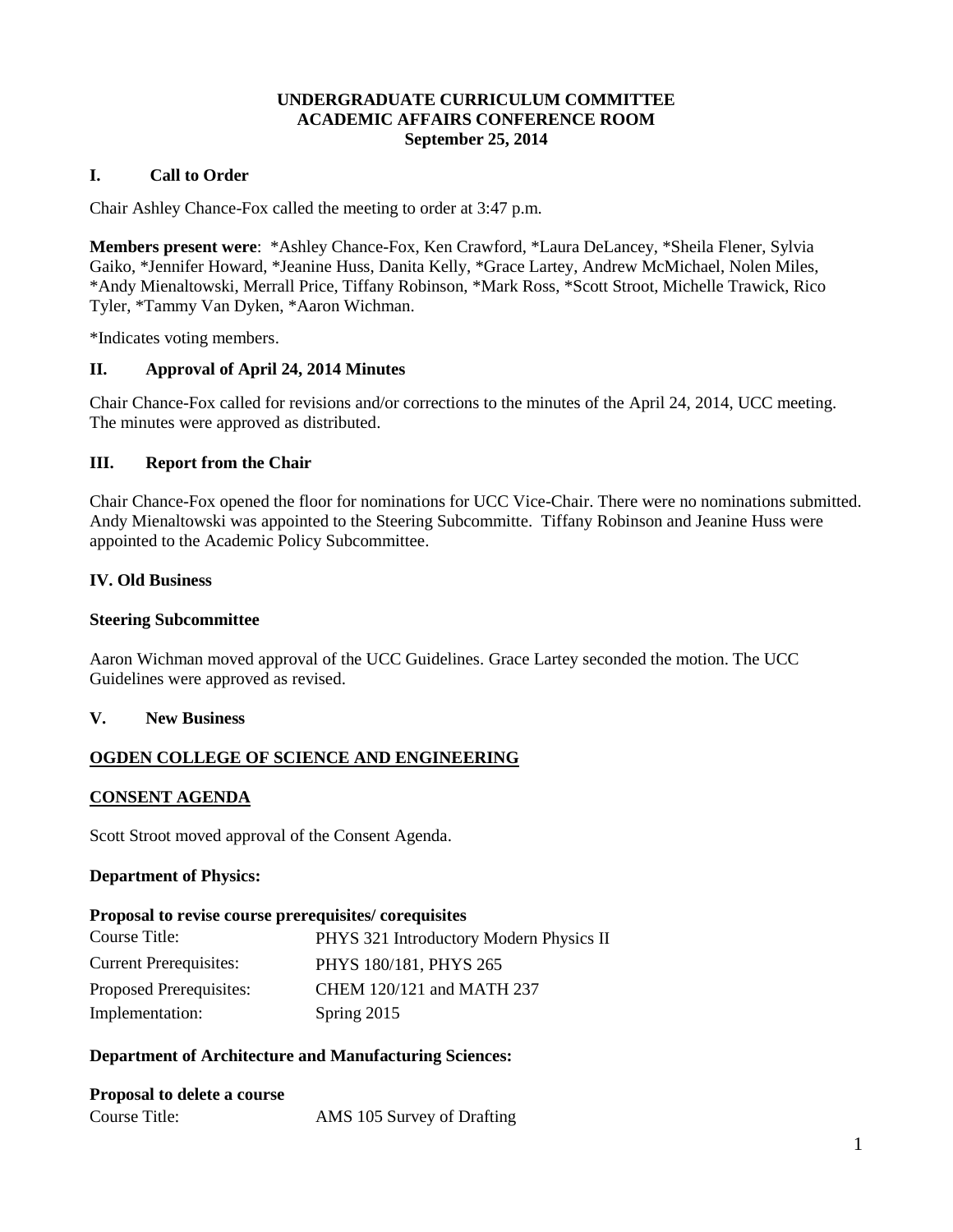# Implementation: *\*Spring 2015 \*Friendly amendment.*

Course Title: AMS 213 Electrical Drafting Implementation: *\*Spring 2015 \*Friendly amendment.*

Implementation: *\*Spring 2015 \*Friendly amendment.*

Course Title: AMS 391 Reliability and Probability

Implementation: *\*Spring 2015 \*Friendly amendment.*

Course Title: AMS 392 Quality Management

| Course Title:        | IT 301 Industrial Statistics |
|----------------------|------------------------------|
| Implementation:      | $*$ Spring 2015              |
| *Friendly amendment. |                              |

#### **Proposal to suspend a course**

| Course Title:        | AMS 465 Industrial Tech For Elem Tchrs |
|----------------------|----------------------------------------|
| Implementation:      | $*$ Spring 2015                        |
| *Friendly amendment. |                                        |

| Course Title:        | CM 361 Computer Applications In CM |
|----------------------|------------------------------------|
| Implementation:      | $*$ Spring 2015                    |
| *Friendly amendment. |                                    |

#### **Proposal to \****suspend* **a program**

| Program Title:                 | <b>Architectural Drafting Technology</b> |
|--------------------------------|------------------------------------------|
| Reference Number:              | 207                                      |
| <b>Required Hours:</b>         | 45.0 hrs.                                |
| <b>Effective Catalog Year:</b> | $*$ Spring 2015                          |
| *Friendly amendment.           |                                          |

# **Proposal to \****suspend* **a program**

| Program Title:                 | <b>Manufacturing Technology</b> |
|--------------------------------|---------------------------------|
| Reference Number:              | $*257$                          |
| <b>Required Hours:</b>         | 45.0 hrs.                       |
| <b>Effective Catalog Year:</b> | $*$ Spring 2015                 |
| *Friendly amendment.           |                                 |

# **Department of Computer Science:**

#### **Proposal to suspend a course**

| Course Title:   | CS 225 Computer Science Systems Hardware and Software |
|-----------------|-------------------------------------------------------|
| Implementation: | Spring 2015                                           |

2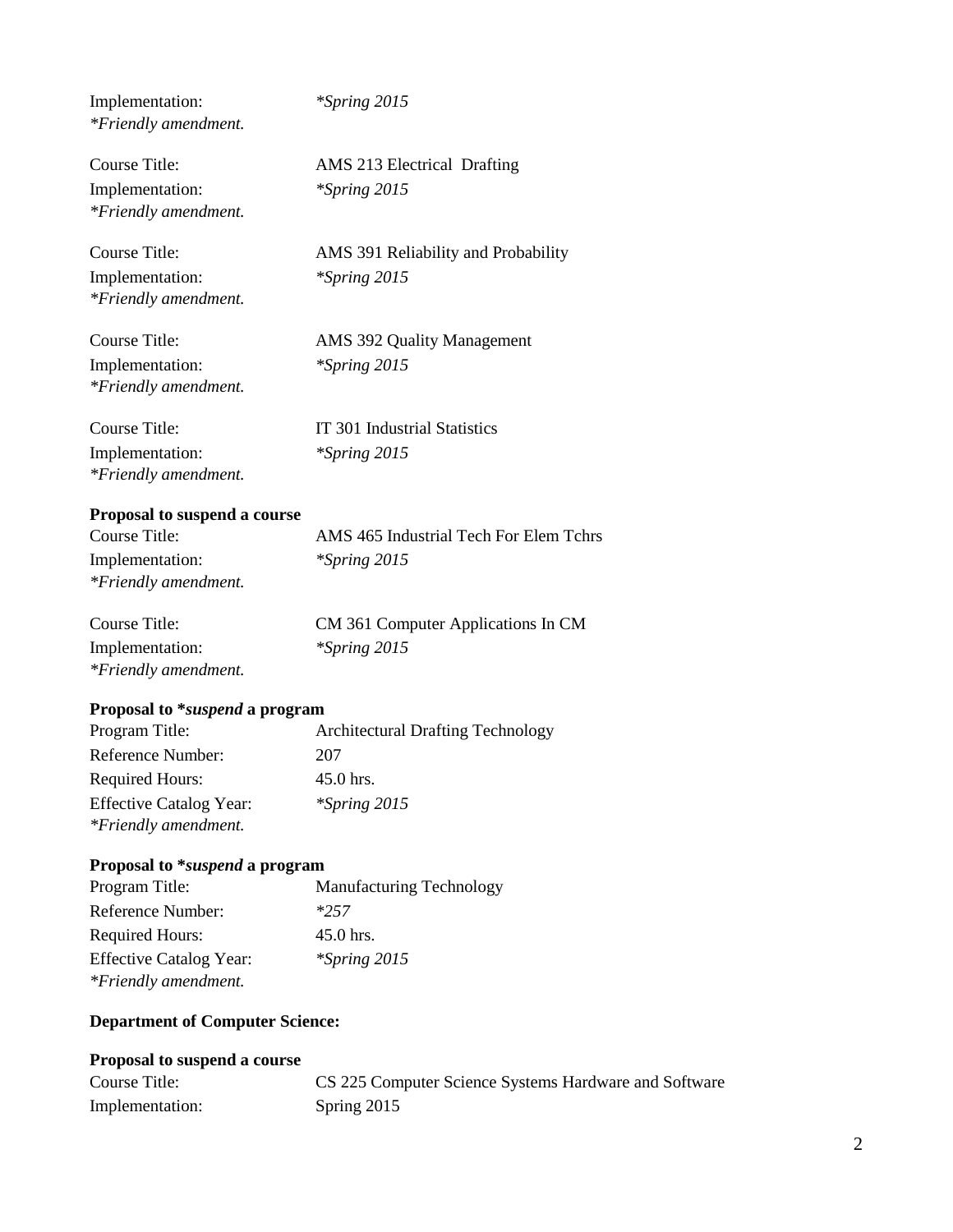#### **Proposal to delete a course**

| Course Title:   | CS 226 Introduction To Visual Programming |
|-----------------|-------------------------------------------|
| Implementation: | Spring 2015                               |

## **Proposal to revise course prerequisites**

| Course Title:                 | CS 280 Computer Science III                                                            |
|-------------------------------|----------------------------------------------------------------------------------------|
| <b>Current Prerequisites:</b> | A grade of "C" or better in CS 181, MATH 119, 122, or 136.                             |
| Proposed Prerequisites:       | A grade of "C" or better in both CS 181 and MATH 136.                                  |
| Implementation:               | Spring 2015                                                                            |
| Course Title:                 | CS 389 Practicum In Computer Science                                                   |
| <b>Current Prerequisites:</b> | A grade of "C" or better in CS 225 and consent of computer science<br>department head. |
| Proposed Prerequisites:       | A grade of "C" or better in CS 251 and consent of computer science<br>department head. |
| Implementation:               | Spring 2015                                                                            |

Jeanine Huss seconded the motion. The Consent Agenda was approved.

# **ACTION AGENDA**

Grace Lartey moved approval of the following **proposal to create a new course from the Department of Agriculture:**

| Course Title:               | <b>AGRI 323 Wine Fundamentals</b>                                                                                                                                                                         |
|-----------------------------|-----------------------------------------------------------------------------------------------------------------------------------------------------------------------------------------------------------|
| Abbr. Course Title:         | Wine Fundamentals                                                                                                                                                                                         |
| Credit Hours:               | $3.0$ hrs.                                                                                                                                                                                                |
| Prerequisites/Corequisites: | None                                                                                                                                                                                                      |
| Catalog Listing:            | Agricultural and historical origins of wine, including important grape<br>varietals and principles of fermentation. Major wine-producing<br>regions and fundamentals of wine marketing are also explored. |
| Implementation:             | Spring 2015                                                                                                                                                                                               |

Jeanine Huss seconded the motion. The motion carried.

Aaron Wichman moved approval of the following **proposal to make multiple revisions to a course from the Department of Architecture and Manufacturing Sciences:**

| Course Title:                   | AMS 210 Introduction to Technology                                                                                                                                                             |
|---------------------------------|------------------------------------------------------------------------------------------------------------------------------------------------------------------------------------------------|
| <b>Current Course Title:</b>    | Introduction to Technology                                                                                                                                                                     |
| Proposed Course Title:          | <b>Technology and Societal Impact</b>                                                                                                                                                          |
| Proposed Abbr. Course Title:    | <b>Technology and Societal Impact</b>                                                                                                                                                          |
| <b>Current Catalog Listing:</b> | Prerequisite: A study of technology and ethics in technology with<br>laboratory activities in manufacturing, construction, communication, power<br>and transportation. Lecture and laboratory. |
| Proposed Catalog Listing:       | A study of technology and the west through Great Britain's Industrial                                                                                                                          |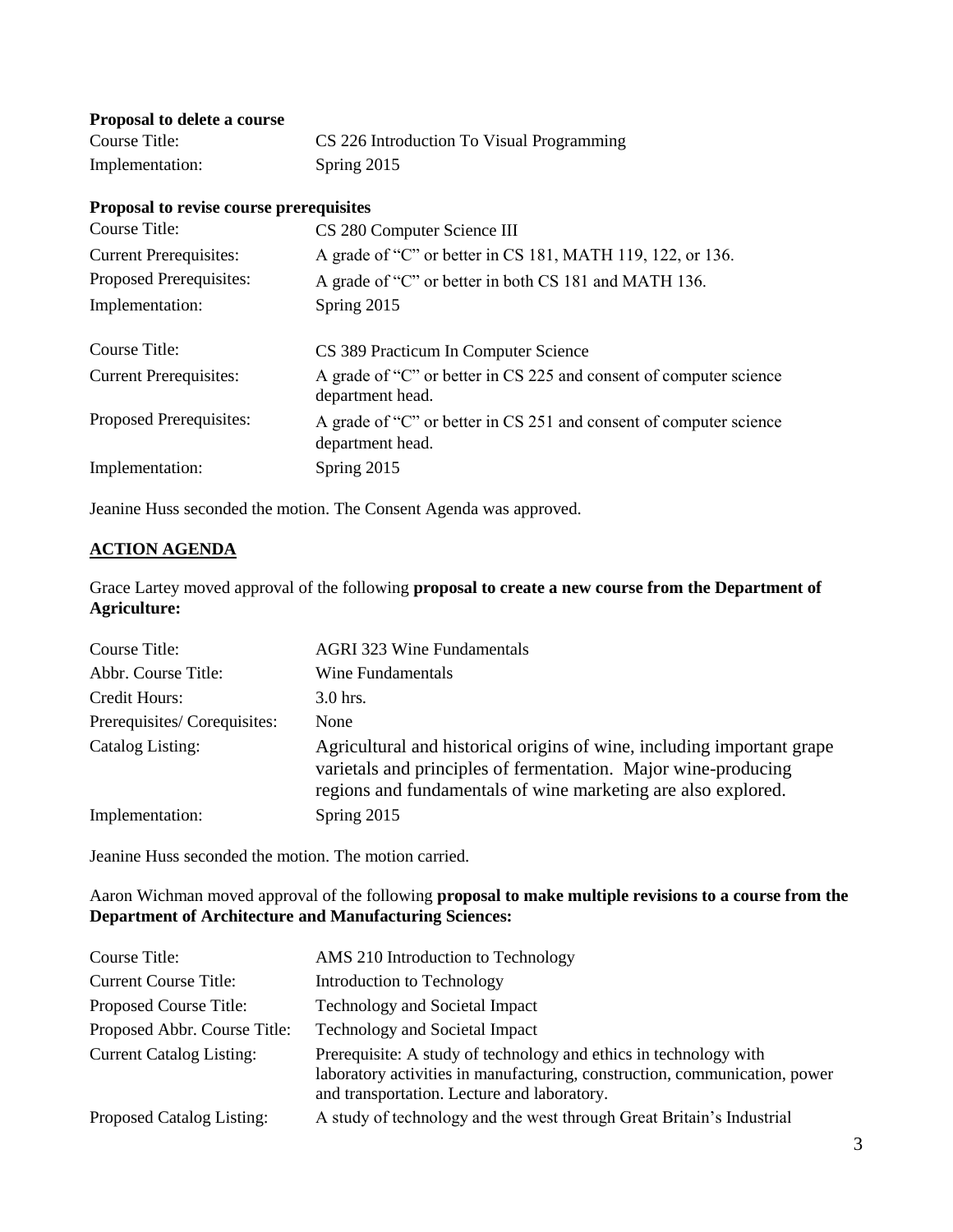Revolution (c. 1850) and the expansion and diffusion of Western Industrial Technology (c. 1850 to present).

Implementation: *\*Spring 2015 \*Friendly amendment.*

Sheila Flener seconded the motion. The motion carried.

## Aaron Wichman moved approval of the following **proposal to make multiple revisions to a course from the Department of Architecture and Manufacturing Sciences:**

| Course Title:                   | AMS 368 Problem Solving/Research                                                                                                                                                                                                                                                                                                                                                                                 |
|---------------------------------|------------------------------------------------------------------------------------------------------------------------------------------------------------------------------------------------------------------------------------------------------------------------------------------------------------------------------------------------------------------------------------------------------------------|
| <b>Current Course Title:</b>    | Problem Solving/Research                                                                                                                                                                                                                                                                                                                                                                                         |
| Proposed Course Title:          | Problem Solving                                                                                                                                                                                                                                                                                                                                                                                                  |
| Proposed Abbr. Course Title:    | Problem Solving                                                                                                                                                                                                                                                                                                                                                                                                  |
| <b>Current Prerequisites:</b>   | <b>AMS 271</b>                                                                                                                                                                                                                                                                                                                                                                                                   |
| Proposed Prerequisites:         | None                                                                                                                                                                                                                                                                                                                                                                                                             |
| <b>Current Catalog Listing:</b> | Prerequisite: AMS 271. An application oriented introduction to basic<br>analytical tools for the solution of practical industrial problems. Focusing<br>on developing qualitative and quantitative literacy and analytic skills, the<br>emphasis will be on data analysis, graphics and simple experiments applied<br>to typical problems encountered in architectural and manufacturing<br>practice. Course Fee |
| Proposed Catalog Listing:       | An application oriented introduction to basic analytical tools for the<br>solution of practical problems. Focusing on developing qualitative and<br>quantitative literacy and analytic skills, the emphasis will be on data<br>analysis, graphic communication and simple experiments applied to real<br>problems.                                                                                               |
| Implementation:                 | Spring 2015                                                                                                                                                                                                                                                                                                                                                                                                      |

Sheila Flener seconded the motion. The motion carried.

## Aaron Wichman moved approval of the following **proposal to create a new course from the Department of Architecture and Manufacturing Sciences:**

| Course Title:        | AMS 101 Introductory *AMS Research                                                                                                       |
|----------------------|------------------------------------------------------------------------------------------------------------------------------------------|
| Abbr. Course Title:  | Introductory *AMS Research                                                                                                               |
| Credit Hours:        | $1-6$ hrs.                                                                                                                               |
| Prerequisite:        | Enrollment in a program of study within the Architectural and<br>Manufacturing Sciences Department or consent of instructor.             |
| Catalog Listing:     | An introduction to research projects and problem-solving techniques in<br>various AMS fields. May be repeated to a maximum of six hours. |
| Implementation:      | Spring 2015                                                                                                                              |
| *Friendly amendment. |                                                                                                                                          |

Grace Lartey seconded the motion. The motion carried.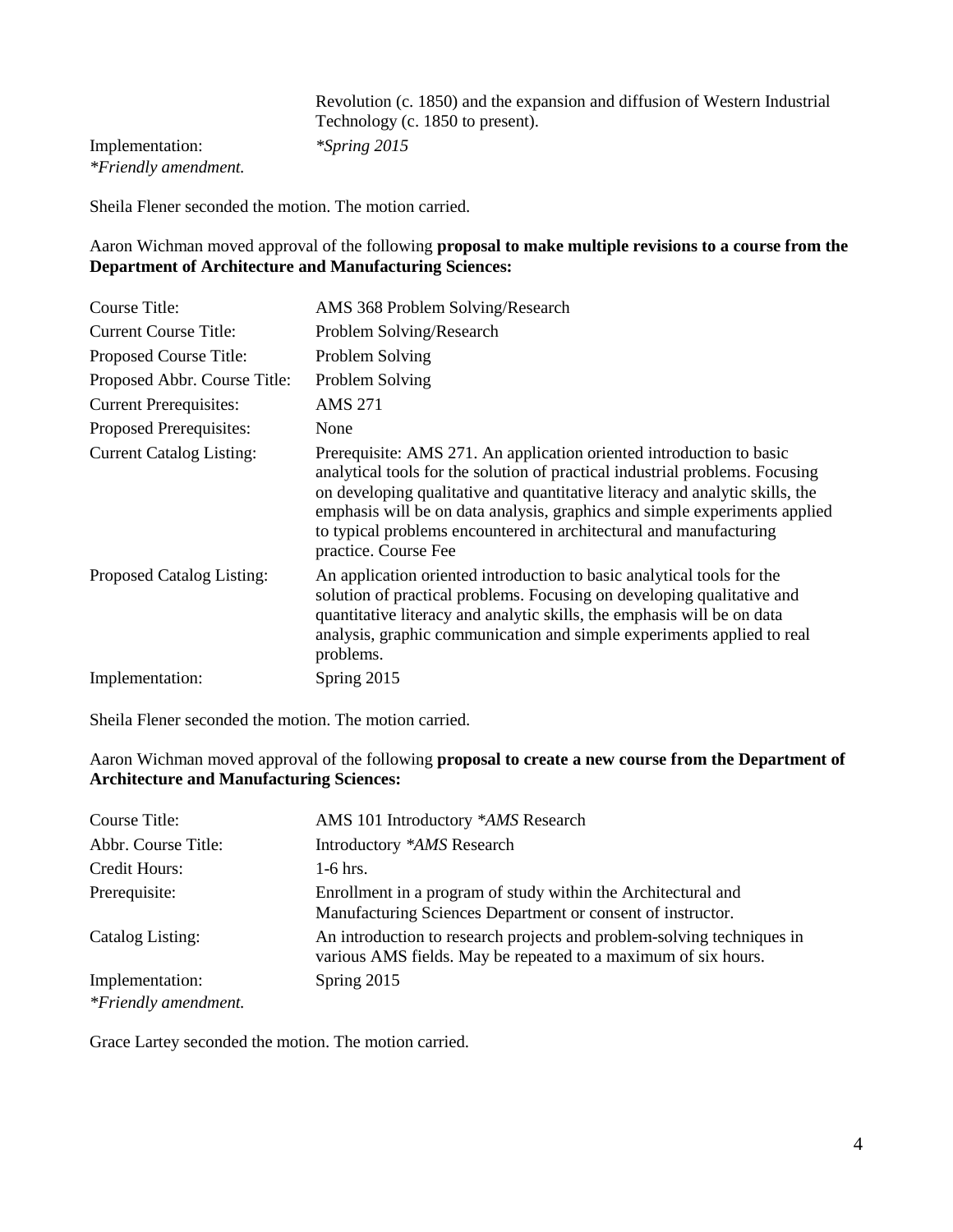## Scott Stroot moved approval of the following **proposal to make multiple revisions to a course from the Department of Computer Science:**

| Course Title:                   | CS 299 Introduction To Research In Computer Science                                                                                                                                                                                                                                        |
|---------------------------------|--------------------------------------------------------------------------------------------------------------------------------------------------------------------------------------------------------------------------------------------------------------------------------------------|
| <b>Current Credit Hours:</b>    | $3.0$ hrs.                                                                                                                                                                                                                                                                                 |
| Proposed Credit Hours:          | $1-3$ hrs.                                                                                                                                                                                                                                                                                 |
| <b>Current Catalog Listing:</b> | Prerequisites: A "B" or better in CS 180 and 181 or consent of instructor.<br>Directed research in computer science through reading, programming, and /<br>or other problem solving activities under the guidance of a faculty member.                                                     |
| Proposed Catalog Listing:       | Prerequisites: A "B" or better in CS 180 and 181 or consent of instructor.<br>Directed research in computer science through reading, programming, and /<br>or other problem solving activities under the guidance of a faculty member.<br>May be repeated up to a total of 6 credit hours. |
| Implementation:                 | Spring 2015                                                                                                                                                                                                                                                                                |

Aaron Wichman seconded the motion. The motion carried.

Aaron Wichman moved approval of the following **proposal to revise a program from the Department of Geography and Geology:**

| Program Title:                 | Minor in Environmental Studies                                                                                                                                                                                                                                                                                                                                                                                                                                                                                            |
|--------------------------------|---------------------------------------------------------------------------------------------------------------------------------------------------------------------------------------------------------------------------------------------------------------------------------------------------------------------------------------------------------------------------------------------------------------------------------------------------------------------------------------------------------------------------|
| Reference Number:              | 363                                                                                                                                                                                                                                                                                                                                                                                                                                                                                                                       |
| <b>Required Hours:</b>         | 25.0 hrs.                                                                                                                                                                                                                                                                                                                                                                                                                                                                                                                 |
| Identification:                | Reflect changes in the credit hours of GEOG 280 and delete the<br>$\bullet$<br>equivalency.<br>Reflect change in number and title of GEOG 100 to GEOG/L 103.<br>$\bullet$<br>Delete GEOG 121 as an option under Core C.<br>$\bullet$<br>Delete unnecessary verbiage in program description.<br>Change the program hours to 23.<br>$\bullet$<br>Change recommended electives to differentiate this physically focused<br>٠<br>minor program from the Minor in Sustainability that addresses more<br>human oriented issues. |
| <b>Effective Catalog Year:</b> | Fall 2015                                                                                                                                                                                                                                                                                                                                                                                                                                                                                                                 |

Scott Stroot seconded the motion. The motion carried.

Scott Stroot moved approval of the following **proposal to revise a program from the Department of Geography and Geology:**

| Program Title:                 | Minor in Geographic Information Systems                                                              |
|--------------------------------|------------------------------------------------------------------------------------------------------|
| Reference Number:              | 366                                                                                                  |
| <b>Required Hours:</b>         | 23.0 hrs.                                                                                            |
| Identification:                | Add upper-level GIS courses in the electives.<br>Change the course number for GEOG 100.<br>$\bullet$ |
| <b>Effective Catalog Year:</b> | Fall 2015                                                                                            |

Aaron Wichman seconded the motion. The motion carried.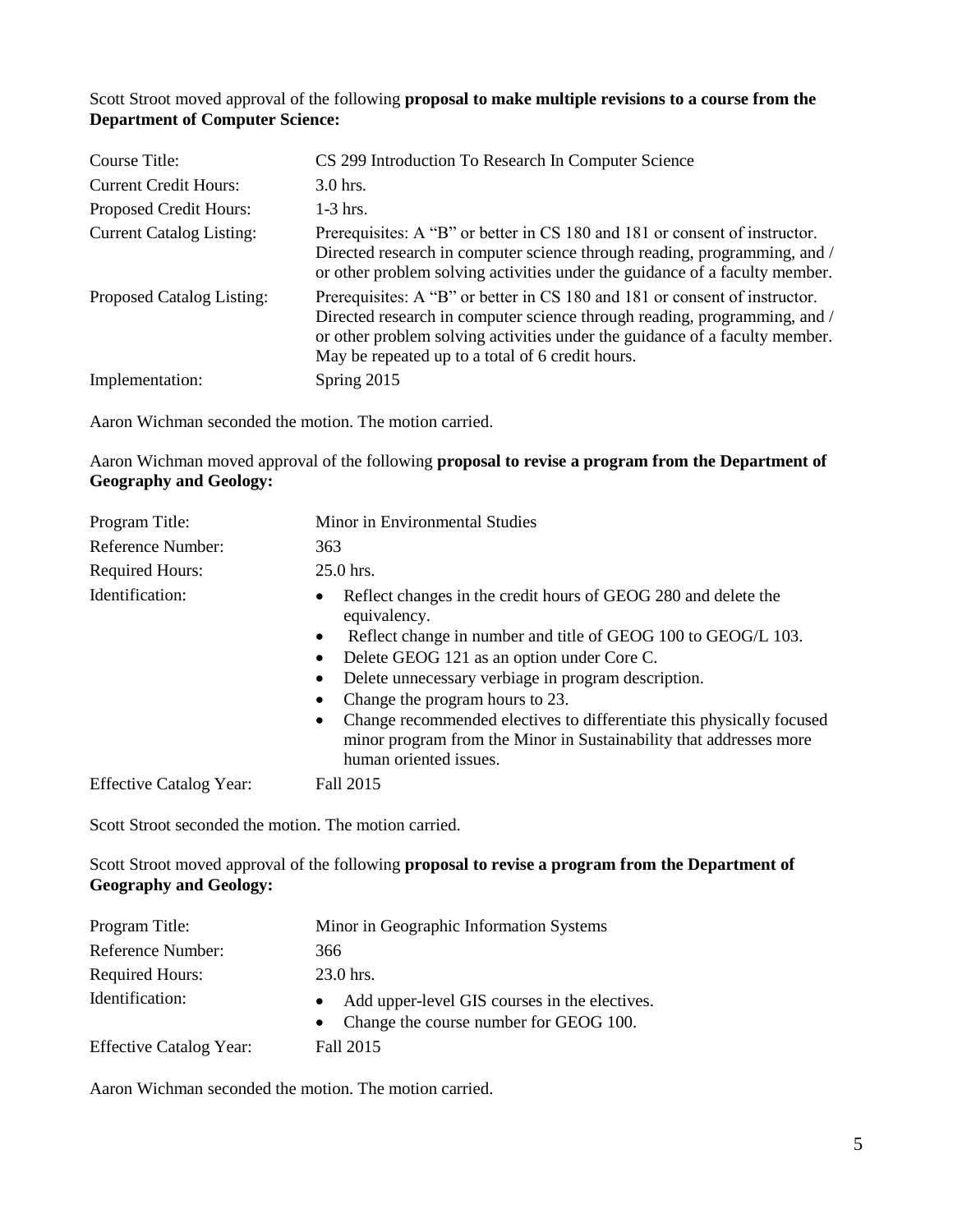Aaron Wichman moved approval of the following **proposal to revise a program from the Department of Geography and Geology:**

| Program Title:                 | Minor in Sustainability                                                                                                                                                                                                                                                                                                                                                                                                                                                                                                                                                                                                                                                                                                                                                                                                                                                                                                                                                                                                      |
|--------------------------------|------------------------------------------------------------------------------------------------------------------------------------------------------------------------------------------------------------------------------------------------------------------------------------------------------------------------------------------------------------------------------------------------------------------------------------------------------------------------------------------------------------------------------------------------------------------------------------------------------------------------------------------------------------------------------------------------------------------------------------------------------------------------------------------------------------------------------------------------------------------------------------------------------------------------------------------------------------------------------------------------------------------------------|
| Reference Number:              | 475                                                                                                                                                                                                                                                                                                                                                                                                                                                                                                                                                                                                                                                                                                                                                                                                                                                                                                                                                                                                                          |
| <b>Required Hours:</b>         | 21.0 hrs.                                                                                                                                                                                                                                                                                                                                                                                                                                                                                                                                                                                                                                                                                                                                                                                                                                                                                                                                                                                                                    |
| Identification:                | The title for the minor is proposed to change from Minor in<br>Sustainability to Minor in Environment and Sustainability.<br>The required credit hours for the minor program increase to 22 hours.<br>$\bullet$<br>Other proposed changes are outlined below, and entail the deletion of<br>$\bullet$<br>elective course offerings and addition of others. The Foundation<br>Courses for the minor are also proposed to change by moving GEOG<br>489 or GEOG 495 from a foundation requirement to an elective option.<br>The program is also streamlined in that students will no longer need to<br>$\bullet$<br>take elective courses grouped in clusters, and can instead select any<br>combination of the elective offerings. Courses added to the electives<br>listing are shown in bold in the second column. Many of these courses<br>are new additions to the course offerings in Geography/Geology or<br>existing courses which have changed in recent years to have a more<br>environment and sustainability focus. |
| <b>Effective Catalog Year:</b> | Fall 2015                                                                                                                                                                                                                                                                                                                                                                                                                                                                                                                                                                                                                                                                                                                                                                                                                                                                                                                                                                                                                    |

*See revised proposal for revisions.*

Scott Stroot seconded the motion. The motion carried.

Scott Stroot moved approval of the following **proposal to revise a program from the Department of Geography and Geology:**

| Program Title:                 | Minor in Water Resources                                                                                                                                                                                                                                                                                                                                                                                                                                                                                                                                                                                                  |
|--------------------------------|---------------------------------------------------------------------------------------------------------------------------------------------------------------------------------------------------------------------------------------------------------------------------------------------------------------------------------------------------------------------------------------------------------------------------------------------------------------------------------------------------------------------------------------------------------------------------------------------------------------------------|
| Reference Number:              | 491                                                                                                                                                                                                                                                                                                                                                                                                                                                                                                                                                                                                                       |
| <b>Required Hours:</b>         | 22.0 hrs.                                                                                                                                                                                                                                                                                                                                                                                                                                                                                                                                                                                                                 |
| Identification:                | Proposed changes to the Minor in Water Resources include moving<br>GEOG 121 and GEOG 474 from required courses to electives, deleting<br>course which no longer are applicable to the minor, and adding other<br>electives that closely fit the focus of the minor.<br>• GEOG 103 or GEOL 111 may now both be counted as part of the<br>required courses since GEOG 103 has been added as a course offering<br>in the department and is an acceptable substitute for GEOG 111 with<br>respect to the water resources minor.<br>Reduce credit hours required in the Minor from 22 to a minimum of<br>$\bullet$<br>21hours. |
| <b>Effective Catalog Year:</b> | Fall 2015                                                                                                                                                                                                                                                                                                                                                                                                                                                                                                                                                                                                                 |

Aaron Wichman seconded the motion. The motion carried.

Scott Stroot moved approval of the following **proposal to revise a program from the Department of Geography and Geology:**

Program Title: Major in Geographic Information Science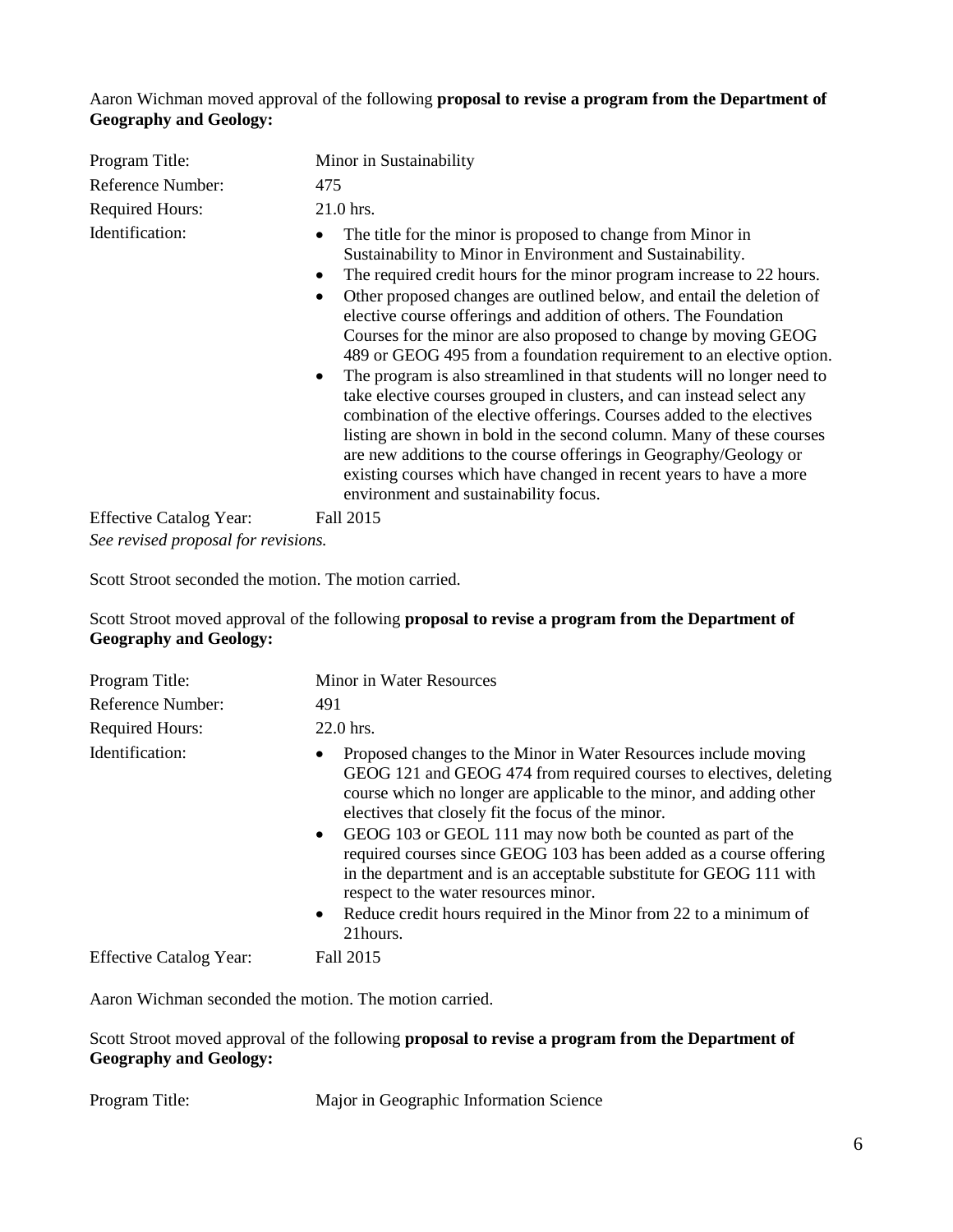| Reference Number:              | 576                                                                                                                                                                                                                                                      |
|--------------------------------|----------------------------------------------------------------------------------------------------------------------------------------------------------------------------------------------------------------------------------------------------------|
| <b>Required Hours:</b>         | 52.0 hrs.                                                                                                                                                                                                                                                |
| Identification:                | Increase the total program hours to 53<br>Change GEOG 391 to 4 hours<br>$\bullet$                                                                                                                                                                        |
|                                | Change GEOG 100 or GEOL 102 to GEOG/GEOL 103<br>$\bullet$<br>Replace CS 146 with CS 170<br>$\bullet$<br>Change GEOG 300 title to Writing in the Geosciences<br>$\bullet$<br>Move the internship/research hours to Professional Requirements<br>$\bullet$ |
| <b>Effective Catalog Year:</b> | Fall 2015                                                                                                                                                                                                                                                |

Aaron Wichman seconded the motion. The motion carried.

## **COLLEGE OF EDUCATION AND BEHAVIORAL SCIENCES**

# **INFORMATION**

Temporary Course:

| Course Title:   | EDU 490 International Student Teaching |
|-----------------|----------------------------------------|
| Implementation: | Fall 2014                              |

# **CONSENT AGENDA**

Scoot Stroot moved approval of the Consent Agenda.

# **School of Teacher Education:**

#### **Proposal to revise course prerequisites**

| Course Title:                           | <b>SMED 320 Classroom Interactions</b>              |
|-----------------------------------------|-----------------------------------------------------|
| <b>Current Prerequisite:</b>            | Successful completion of SMED 210 (Deleted course). |
| Proposed Prerequisite:                  | Successful completion of SMED 310.                  |
| Implementation:<br>*Friendly amendment. | $*$ Spring 2015                                     |
| Course Title:                           | SMED 340 Perspectives on Science and Mathematics    |

| COUIDE THE.            | SIMED 340 FEISPECTIVES ON SCIENCE and Mathematics   |
|------------------------|-----------------------------------------------------|
| Current Prerequisite:  | Successful completion of SMED 210 (Deleted course). |
| Proposed Prerequisite: | Successful completion of SMED 310.                  |
| Implementation:        | $*$ Spring 2015                                     |
| *Friendly amendment.   |                                                     |
|                        |                                                     |

| Course Title:                | SMED 360 Research Methods for Science and Math Teachers |
|------------------------------|---------------------------------------------------------|
| <b>Current Prerequisite:</b> | Successful completion of SMED 210 (Deleted course).     |
| Proposed Prerequisite:       | Successful completion of SMED 310.                      |
| Implementation:              | *Spring $2015$                                          |
| *Friendly amendment.         |                                                         |

Aaron Wichman seconded the motion. The Consent Agenda was approved.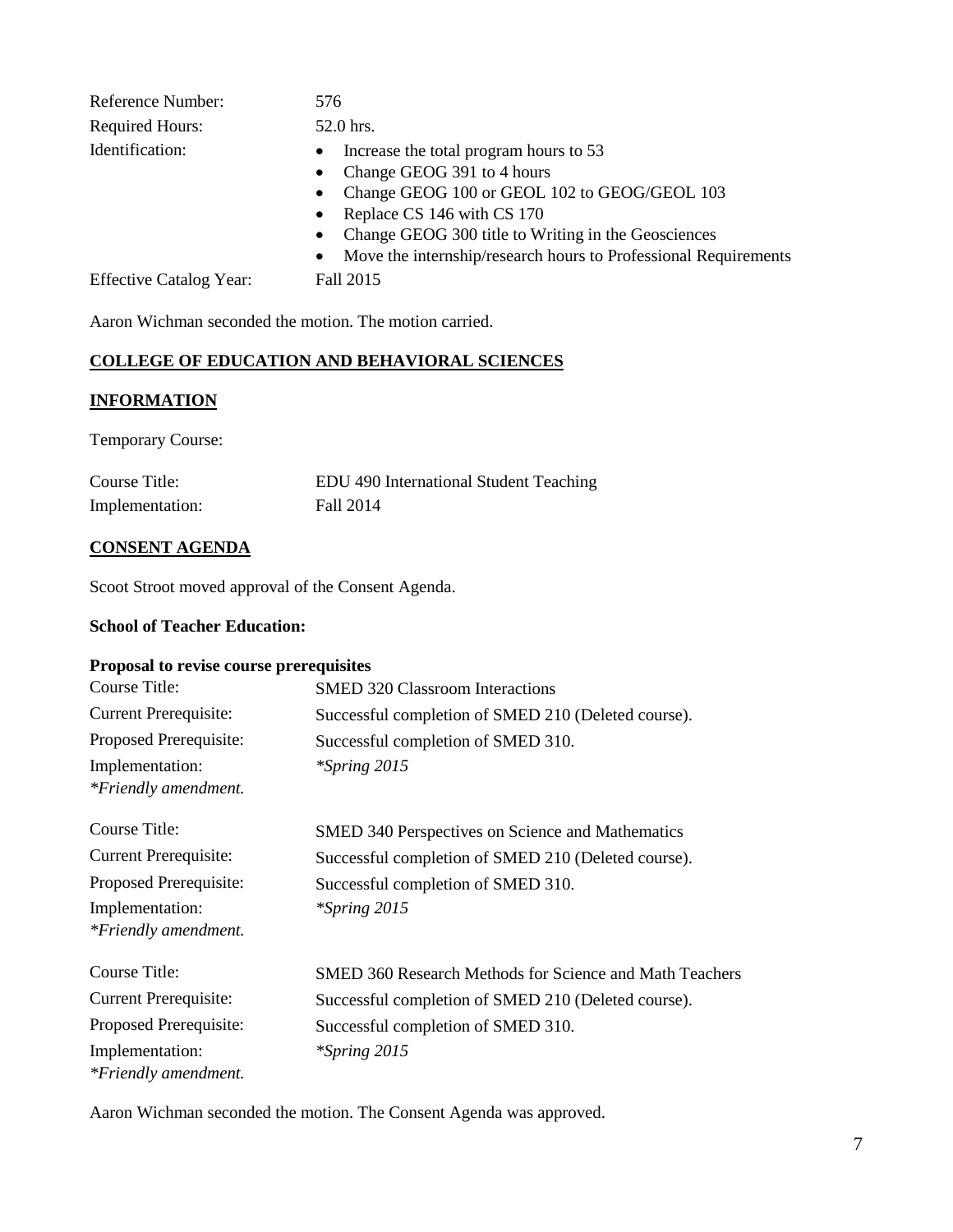# **POTTER COLLEGE OF ARTS AND LETTERS**

# **CONSENT AGENDA**

Jeanine Huss moved approval of the consent agenda.

# **School of Journalism and Broadcasting:**

# **Proposal to revise course prerequisites**

| Course Title:                 | AD 300 Research in Advertising and Public Relations                          |
|-------------------------------|------------------------------------------------------------------------------|
| Credit Hours:                 | 3.0 hrs.                                                                     |
| <b>Current Prerequisites:</b> | JOUR 201, 202, 232, 341, MKT 220, and a Stats course.                        |
| Proposed Prerequisite:        | MKT 220, a Stats course and either PR 355 or AD 341.                         |
| Implementation:               | Spring 2015                                                                  |
| Course Title:                 | AD 343 Print Design, Production and Typography                               |
| Credit Hours:                 | 3.0 hrs.                                                                     |
| <b>Current Prerequisites:</b> | JOUR 201, 202 and 232 or successful completion of final exam in JOUR<br>232. |
| Proposed Prerequisite:        | SJB 101, 102, and 103.                                                       |
| Implementation:               | Spring 2015                                                                  |
| <b>Course Title:</b>          | <b>BCOM 328 Broadcast Weather Graphics</b>                                   |
| <b>Current Prerequisites:</b> | BCOM 185, 201, GEOG 121.                                                     |
| Proposed Prerequisites:       | BCOM 201, GEOG 121.                                                          |
| Implementation:               | Spring 2015                                                                  |
| Course Title:                 | <b>BCOM 329 Broadcast Weather Data</b>                                       |
| <b>Current Prerequisites:</b> | BCOM 185, 201, GEOG 121.                                                     |
| Proposed Prerequisites:       | BCOM 201, GEOG 121.                                                          |
| Implementation:               | Spring 2015                                                                  |
| Course Title:                 | PJ 330 Multimedia Storytelling                                               |
| Current                       | Prerequisite: PJ 233                                                         |
| Prerequisite/Corequisite:     | Corequisite: PJ 333                                                          |
| Proposed Prerequisite:        | PJ 233                                                                       |
| Implementation:               | Spring 2015                                                                  |
| Course Title:                 | PJ 333 Lighting Technologies                                                 |
| <b>Current Prerequisite:</b>  | <b>Jour 261</b>                                                              |
| Proposed Prerequisite:        | PJ 233 or PJ 261 by permission of instructor.                                |
| Implementation:               | Spring 2015                                                                  |
| <b>Course Title:</b>          | PJ 436 Photojournalism Projects                                              |
| <b>Current Prerequisite:</b>  | PJ 432 Photojournalism Practicum                                             |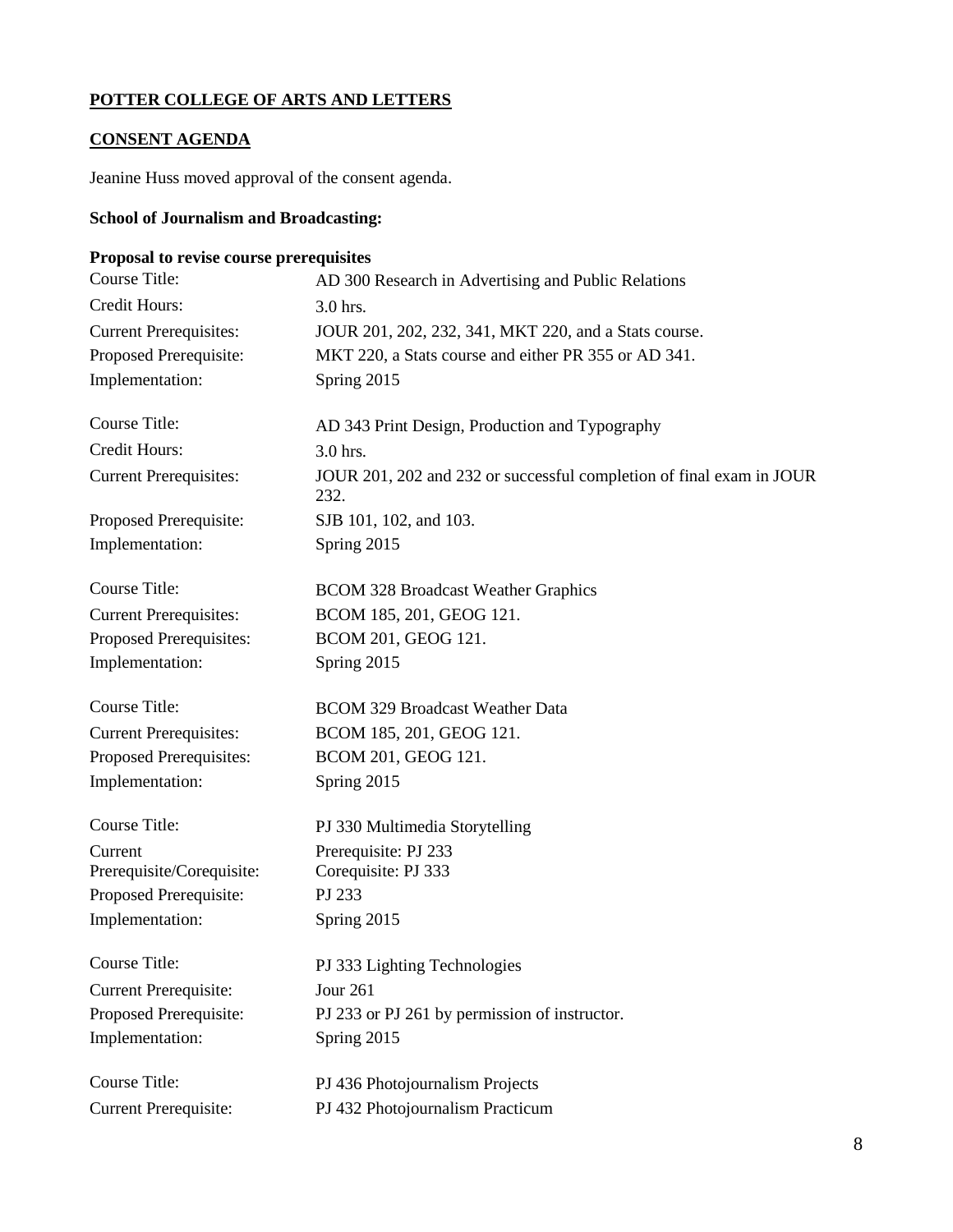| Proposed Prerequisite: | PJ 362 Short Form Documentary |
|------------------------|-------------------------------|
| Implementation:        | Fall 2016                     |

Sheila Flener seconded the motion. The Consent Agenda was approved.

## **ACTION AGENDA**

Scott Stroot moved approval of the following **proposal to revise course prerequisites from the School of Journalism and Broadcasting:**

| Course Title:                       | <b>BCOM 300 American Popular Arts</b> |
|-------------------------------------|---------------------------------------|
| <b>Current Prerequisite:</b>        | BCOM 201 or JOUR 201.                 |
| Proposed Prerequisite:              | BCOM 201 or SJB 101 or POP *201.      |
| Implementation:                     | Spring 2015                           |
| *Friendly amendment.                |                                       |
| See revised proposal for revisions. |                                       |

Grace Lartey seconded the motion. The motion carried.

Scott Stroot moved approval of the **following proposal to make multiple revisions to a course from the School of Journalism and Broadcasting:**

| Course Title:                        | FILM 101 Basic Film Production |
|--------------------------------------|--------------------------------|
| <b>Current Credit Hours:</b>         | $3.0$ hrs.                     |
| Proposed Credit Hours:               | 3.0 hrs. variable credit       |
| Current Schedule Type:               | $A - Applied Learning$         |
| Proposed Schedule Type:              | $C - Lecture/Lab$              |
| Implementation:                      | Spring 2015                    |
| *See revised proposal for revisions. |                                |

Aaron Wichman seconded the motion. The motion carried.

Scott Stroot moved approval of the **following proposal to make multiple revisions to a course from the School of Journalism and Broadcasting:**

| Course Title:                        | FILM 376 Cinematography       |
|--------------------------------------|-------------------------------|
| <b>Current Credit Hours:</b>         | 3.0 hrs.                      |
| Proposed Credit Hours:               | 3.0 hrs. variable credit      |
| <b>Current Schedule Type:</b>        | $A - \text{Applied Learning}$ |
| Proposed Schedule Type:              | $C - Lecture/Lab$             |
| Implementation:                      | Spring 2015                   |
| *See revised proposal for revisions. |                               |

Jeanine Huss seconded the motion. The motion carried.

Scott Stroot moved approval of the following **proposal to revise a course number from the Department of Sociology:**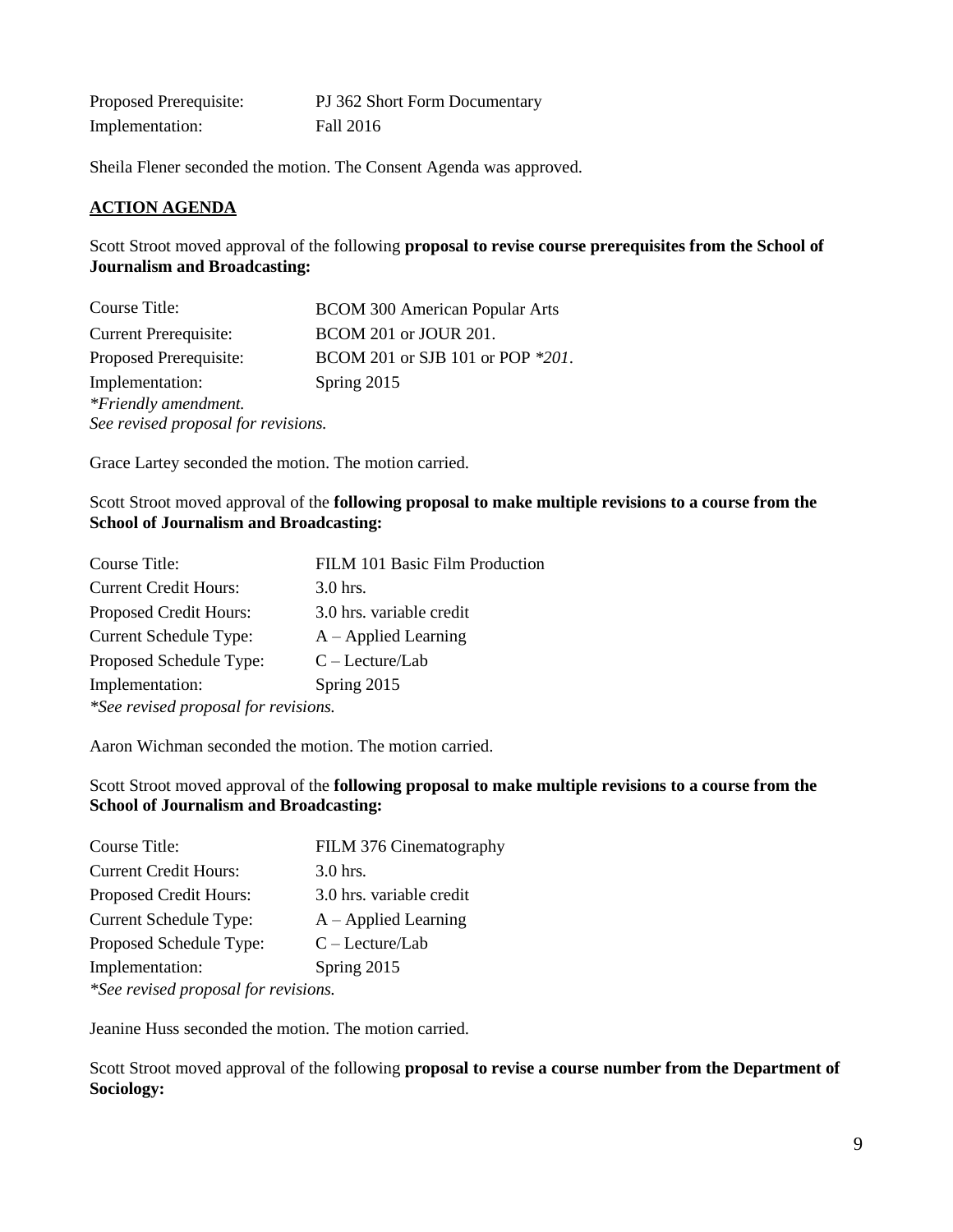| Course Title:           | CRIM 231 Introduction to Criminal Justice |
|-------------------------|-------------------------------------------|
| Current Course Number:  | 231                                       |
| Proposed Course Number: | 101                                       |
| Implementation:         | Spring 2015                               |

Grace Lartey seconded the motion. The motion carried.

# Scott Stroot moved approval of the following **proposal to create a new course from the Department of Philosophy and Religion:**

| Course Title:                                          | PHIL 211 Why Are Bad People Bad?                                                                                                                                                                                                                                              |
|--------------------------------------------------------|-------------------------------------------------------------------------------------------------------------------------------------------------------------------------------------------------------------------------------------------------------------------------------|
| Abbr. Course Title:                                    | Why Are Bad People Bad?                                                                                                                                                                                                                                                       |
| Credit Hours:                                          | $3.0$ hrs.                                                                                                                                                                                                                                                                    |
| Prerequisites:                                         | None.                                                                                                                                                                                                                                                                         |
| Catalog Listing:                                       | A study of enduring questions about the darker side of human nature—such<br>as whether people are born bad and whether people are responsible for vice<br>and evil—providing a philosophical analysis of a wide range of examples<br>from multiple disciplinary perspectives. |
| Implementation:                                        | $*Spring 2015$                                                                                                                                                                                                                                                                |
| *Friendly amendment.                                   |                                                                                                                                                                                                                                                                               |
| See revised proposal for revisions.                    |                                                                                                                                                                                                                                                                               |
| Sheila Flener seconded the motion. The motion carried. |                                                                                                                                                                                                                                                                               |

# Scott Stroot moved approval of the following **proposal to revise a program from the School of Journalism and Broadcasting:**

| Program Title:                 | Certificate in <i>iMedia</i>                                                                                                                                                                                                                                                                                                                                                                                                                                                                                                                                                           |  |
|--------------------------------|----------------------------------------------------------------------------------------------------------------------------------------------------------------------------------------------------------------------------------------------------------------------------------------------------------------------------------------------------------------------------------------------------------------------------------------------------------------------------------------------------------------------------------------------------------------------------------------|--|
| Reference Number:              | 1702                                                                                                                                                                                                                                                                                                                                                                                                                                                                                                                                                                                   |  |
| <b>Required Hours:</b>         | $21.0$ hrs.                                                                                                                                                                                                                                                                                                                                                                                                                                                                                                                                                                            |  |
| Identification:                | Update course prefixes and titles to reflect SJ&B curriculum revisions<br>$\bullet$<br>passed by UCC in 1/2014.<br>Replace a discontinued course in the list of options. JOUR 232<br>$\bullet$<br>replaced by SJB 102<br>Change Elective Categories from four to five, separating advertising<br>and public relations.<br>Change restricted elective narrative to "select one course from each<br>$\bullet$<br>category".<br>Add PR 356 Digital Tactics in Public Relations as a restricted elective<br>$\bullet$<br>Add PJ 233 Intermediate Photojournalism as a restricted elective. |  |
| $\Gamma$ ffootive Catalog Vaam | $*$ C <sub>nuis</sub> $2015$                                                                                                                                                                                                                                                                                                                                                                                                                                                                                                                                                           |  |

Effective Catalog Year: *\*Spring 2015 \*Friendly amendment.*

Grace Lartey seconded the motion. The motion carried.

Scott Stroot moved approval of the following **proposal to revise a program from the Department of Sociology:**

Program Title: Minor in Criminology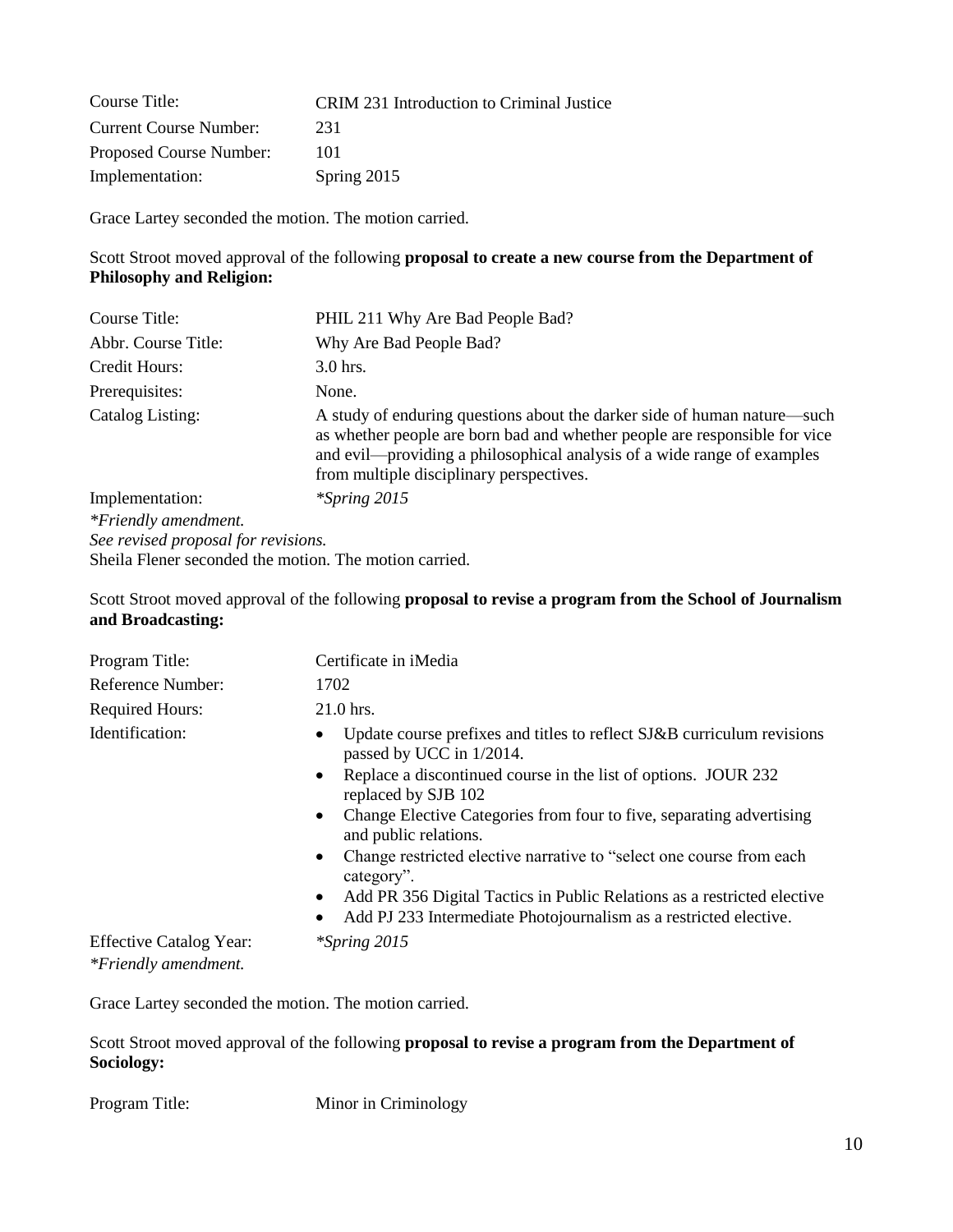| Reference Number:                   | 342                                                                                                                                                                                                               |
|-------------------------------------|-------------------------------------------------------------------------------------------------------------------------------------------------------------------------------------------------------------------|
| <b>Required Hours:</b>              | $21.0$ hrs.                                                                                                                                                                                                       |
| Identification:                     | Course number change: CRIM 231 changed to CRIM 101<br>$\bullet$<br>CRIM 361 and 437 included as electives<br>$\bullet$<br>CHEM 111, PH 467 and 472 added as electives from outside the<br>$\bullet$<br>department |
| <b>Effective Catalog Year:</b>      | Fall 2015                                                                                                                                                                                                         |
| See revised proposal for revisions. |                                                                                                                                                                                                                   |

Aaron Wichman seconded the motion. The motion carried.

Scott Stroot moved approval of the following **proposal to revise a program from the Department of Sociology:**

| Program Title:                      | Major in Criminology                                                                                                        |
|-------------------------------------|-----------------------------------------------------------------------------------------------------------------------------|
| Reference Number:                   | 627                                                                                                                         |
| <b>Required Hours:</b>              | 34.0 hrs.                                                                                                                   |
| Identification:                     | Course number change: CRIM 231 changed to CRIM 101<br>$\bullet$<br>CHEM 111, PH 467 and 472 added as electives<br>$\bullet$ |
| <b>Effective Catalog Year:</b>      | Fall 2015                                                                                                                   |
| See revised proposal for revisions. |                                                                                                                             |

Aaron Wichman seconded the motion. The motion carried.

Scott Stroot moved approval of the following **proposal to revise a program from the Department of Theatre and Dance:**

| Program Title:         | AB in Theatre                                                                                                                                                                                                                                                                                                                                                                                                                                                                                                                                                                                                                                                                                                                                                                                                                                                                                                                                                                                                                                                     |  |
|------------------------|-------------------------------------------------------------------------------------------------------------------------------------------------------------------------------------------------------------------------------------------------------------------------------------------------------------------------------------------------------------------------------------------------------------------------------------------------------------------------------------------------------------------------------------------------------------------------------------------------------------------------------------------------------------------------------------------------------------------------------------------------------------------------------------------------------------------------------------------------------------------------------------------------------------------------------------------------------------------------------------------------------------------------------------------------------------------|--|
| Reference Number:      | 798                                                                                                                                                                                                                                                                                                                                                                                                                                                                                                                                                                                                                                                                                                                                                                                                                                                                                                                                                                                                                                                               |  |
| <b>Required Hours:</b> | 45.0 hrs.                                                                                                                                                                                                                                                                                                                                                                                                                                                                                                                                                                                                                                                                                                                                                                                                                                                                                                                                                                                                                                                         |  |
| Identification:        | Delete THEA 354: History of Drama I and THEA 355: History of<br>Drama II as options in the required History $\&$ Theory category.<br>Add THEA 365: US Theatre History as an option in the required<br>$\bullet$<br>History & Theory category.<br>Add THEA 375: Topics in Drama as an option in the required History<br>$\bullet$<br>& Theory category.<br>Add THEA 430: Musical Theatre History as an option in the required<br>History & Theory category.<br>Delete PERF 205: Voice and Movement for the Stage as an option in<br>$\bullet$<br>the Performance category.<br>Add THEA 300: Acting II and THEA 301: Acting III as options in the<br>$\bullet$<br>required Performance category.<br>Add THEA 303: Acting for the Camera as an option in the required<br>$\bullet$<br>Performance category.<br>Replace the obsolete PERF 120: Rehearsal and Production I course<br>with the revised PERF 120: Rehearsal and Production course in the<br>required Design and Production category<br>Add PERF 220: Production Lab I and PERF 320: Production Lab II to |  |